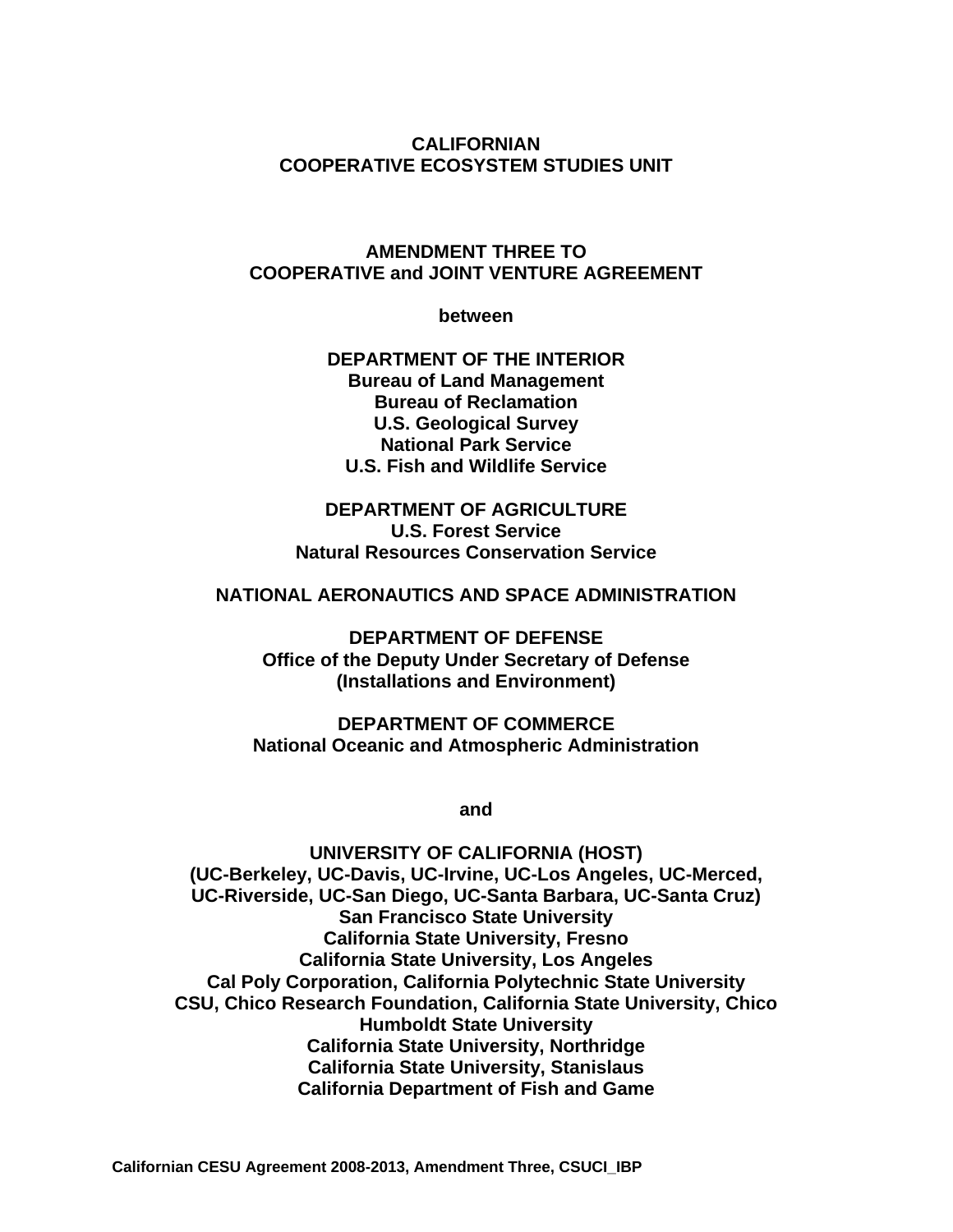### **Adding:**

#### **California State University, Channel Islands The Institute for Bird Populations**

With the exception of the changes below, all terms and conditions of the Californian Cooperative Ecosystem Studies Unit (CESU) Cooperative and Joint Venture Agreement apply to this Amendment, and this Amendment is hereby made part of the Agreement.

### **ARTICLE I. BACKGROUND AND OBJECTIVES**

M.2. The California State University, Channel Islands and the Institute for Bird Populations are hereby included in the Californian CESU as Partner Institutions.

### **ARTICLE III. TERM OF THE AGREEMENT**

A.1. The effective date of the Californian CESU Cooperative and Joint Venture Agreement is 01 July 2008.

A.3. The effective date of this Amendment to the Californian CESU Cooperative and Joint Venture Agreement shall be determined from the date of the last signature to this Amendment.

### **ARTICLE IV. KEY OFFICIALS**

C.10. The technical representative for the California State University, Channel Islands is:

Amanda Quintero Interim Associate Vice President / Director, Office of Research and Sponsored **Programs** CSU Channel Islands One University Drive - Lindero Hall Camarillo, CA 93012 Phone: (805) 437-3285 Fax: (805) 437-8817 amanda.quintero@csuci.edu www.csuci.edu/orsp/

C.11. The technical representative for the Institute for Bird Populations is: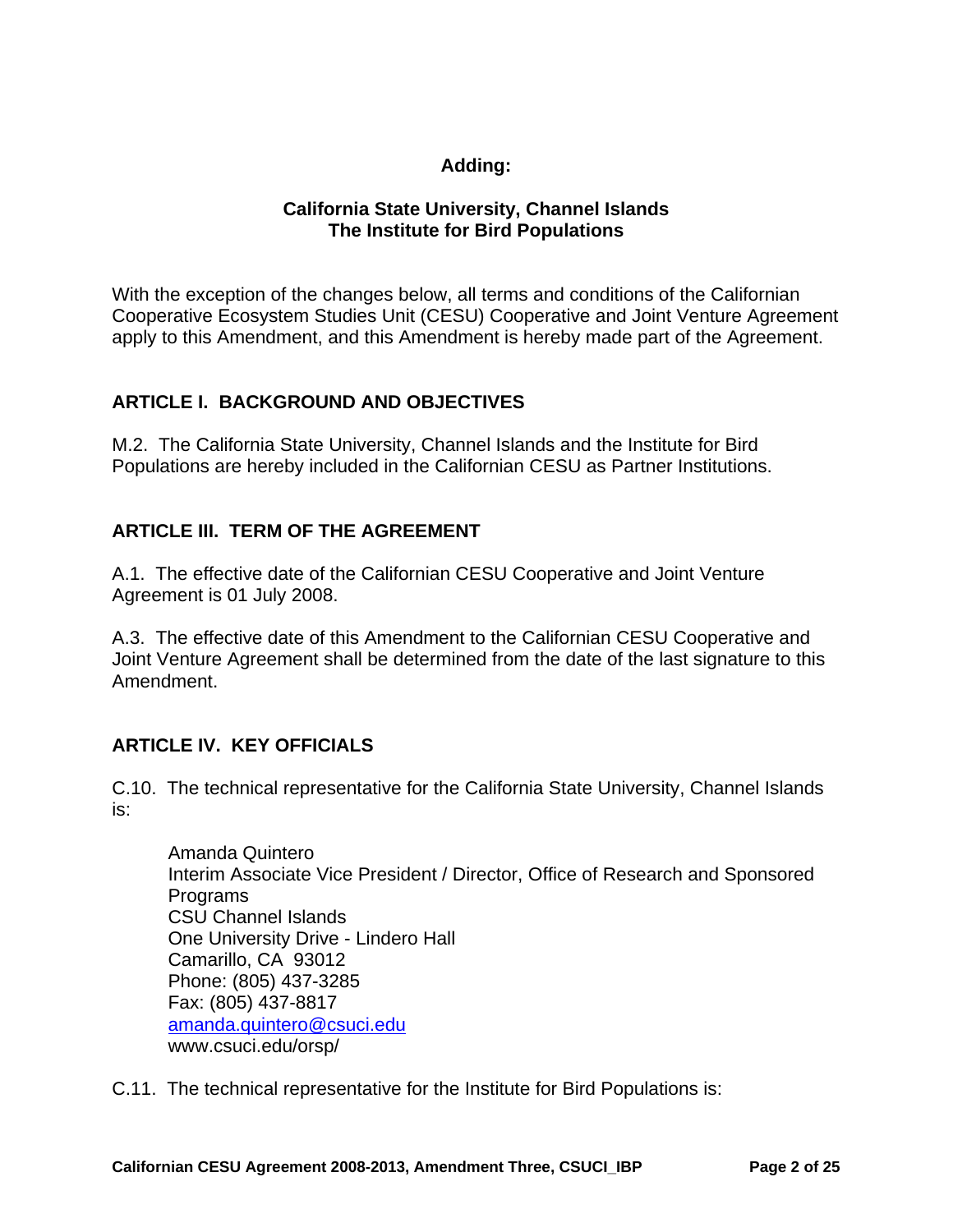Rodney Siegel Executive Director The Institute for Bird Populations P.O. Box 1346 Point Reyes Station, CA 94956-1346 Phone: (415) 663-2051 Fax: (415) 663-9482 rsiegel@birdpop.org www.birdpop.org

### **ARTICLE XIV. AMENDMENT AUTHORIZING SIGNATURES**

The following authorizing signatures are attached to this Amendment:

- U.S. DEPARTMENT OF THE INTERIOR
- A. Bureau of Land Management
- B. Bureau of Reclamation
- C. U.S. Fish and Wildlife Service
- D. U.S. Geological Survey
- E. National Park Service
- U.S. DEPARTMENT OF AGRICULTURE
- F. U.S. Forest Service
- G. Natural Resources Conservation Service
- H. NATIONAL AERONAUTICS AND SPACE ADMINISTRATION

#### U.S. DEPARTMENT OF DEFENSE

- I. Office of the Deputy Under Secretary of Defense (Installations and Environment)
- U.S. DEPARTMENT OF COMMERCE
- J. National Oceanic and Atmospheric Administration

#### K. UNIVERSITY OF CALIFORNIA

- L. San Francisco State University
- M. California State University, Fresno
- N. California State University, Los Angeles
- O. Cal Poly Corporation, California Polytechnic State University
- P. CSU, Chico Research Foundation, California State University, Chico
- Q. Humboldt State University
- R. California State University, Northridge
- S. California State University, Stanislaus
- T. California Department of Fish and Game
- U. California State University, Channel Islands
- V. Institute for Bird Populations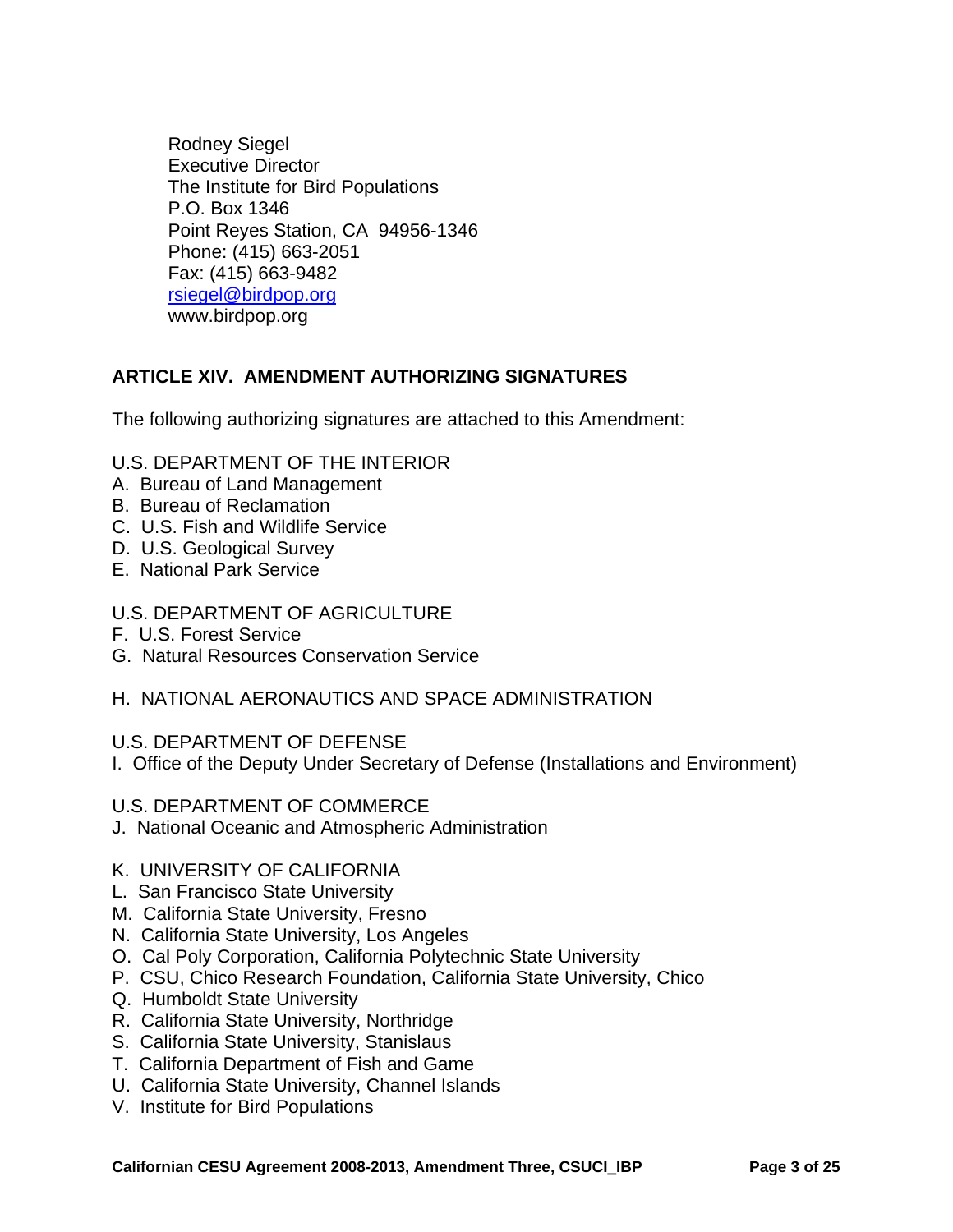A. Bureau of Land Management

[Print Name]: Date State Director

\_\_\_\_\_\_\_\_\_\_\_\_\_\_\_\_\_\_\_\_\_\_\_\_\_\_\_\_\_\_\_\_\_\_\_\_\_\_\_\_\_\_ \_\_\_\_\_\_\_\_

Julia B. Lang Date Communication of the Date Communication of the Date Communication of the Date Assistance Officer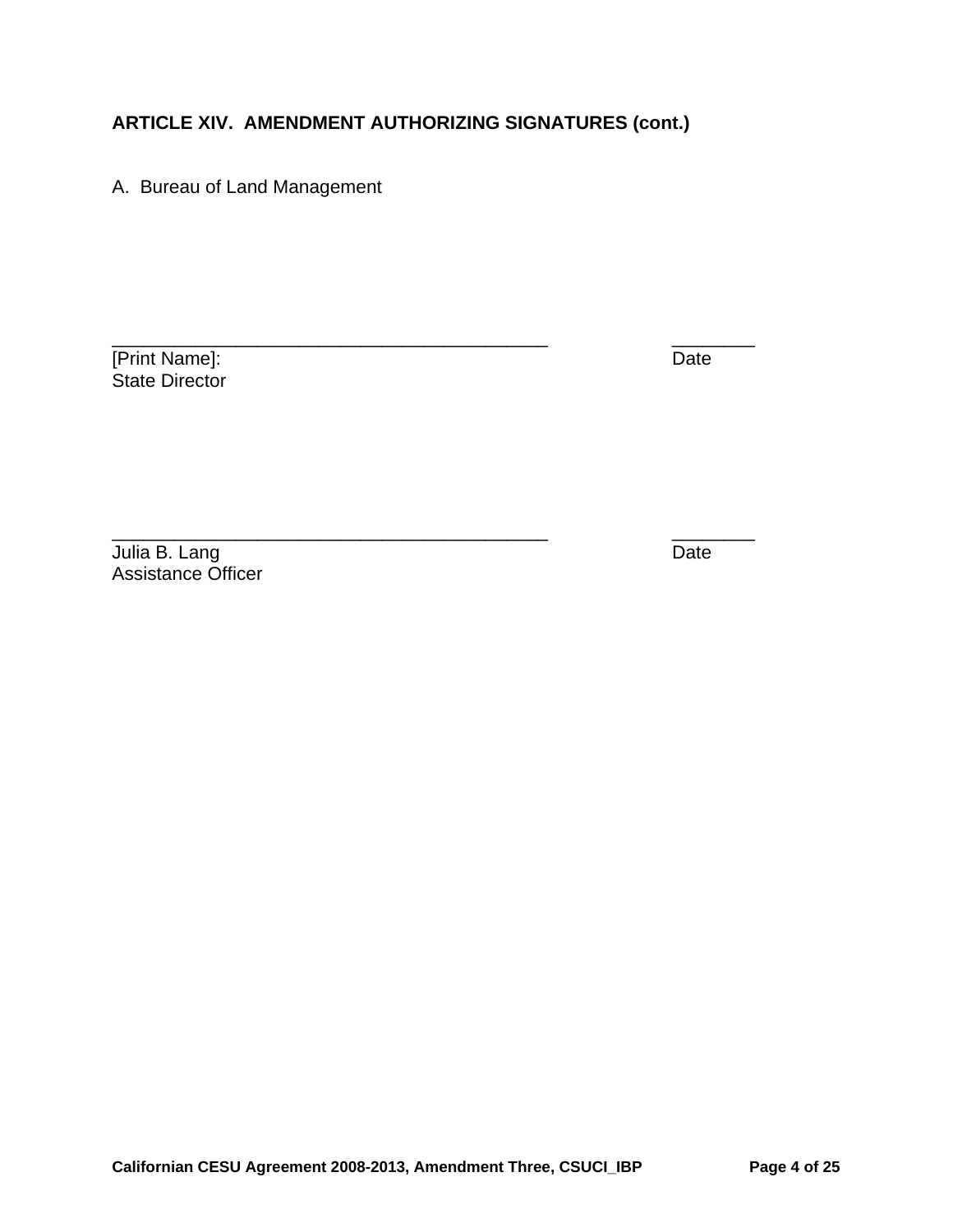**B.** Bureau of Reclamation

Donald R. Glaser

Regional Director

 $\frac{4}{24}$  10

Californian CESU Agreement 2008-2013, Amendment Three, CSUCI\_IBP

Page 5 of 25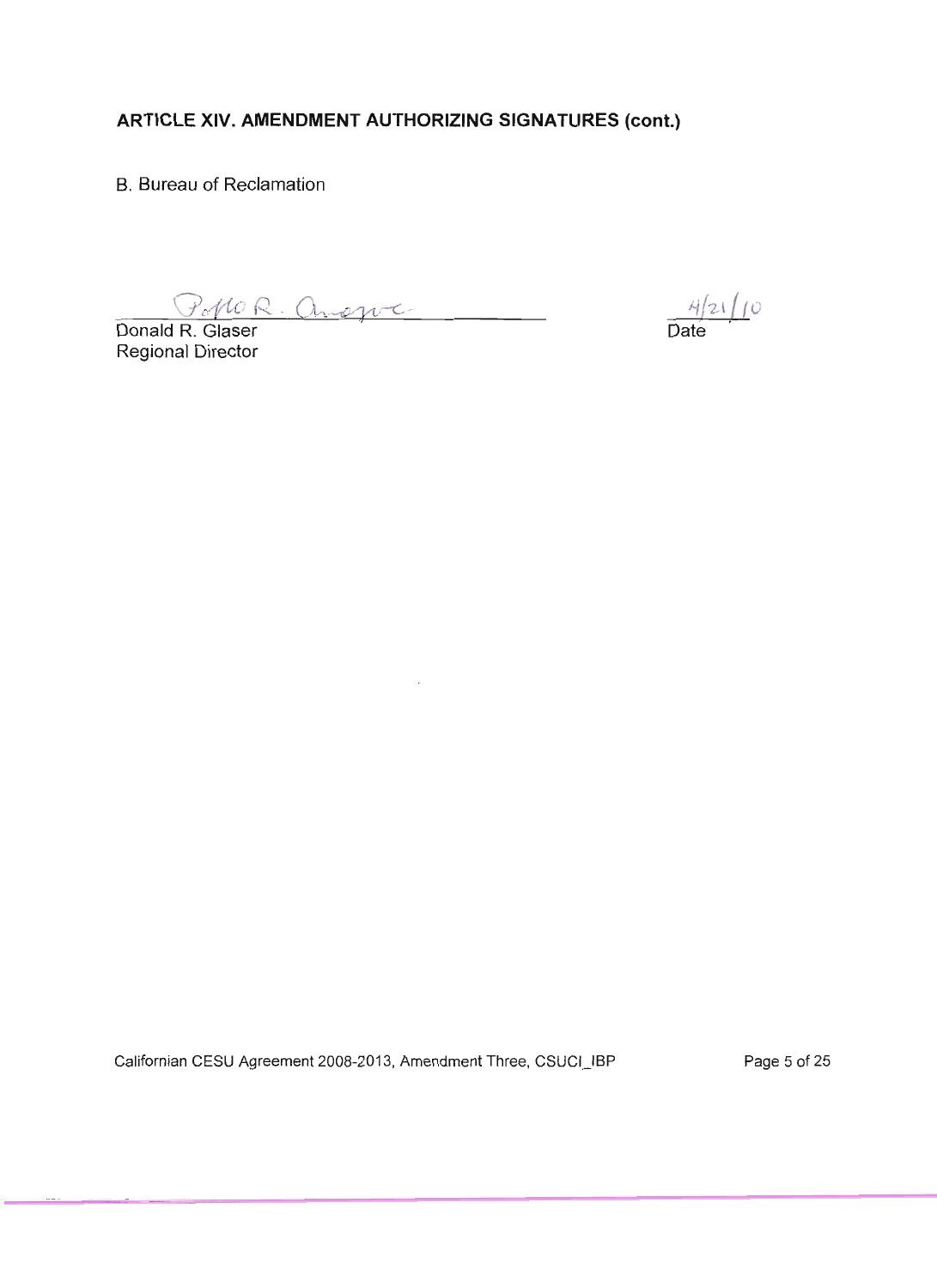C. U.S. Fish and Wildlife Service

Kenneth McDermond Deputy Operations Manager<br>Regional Director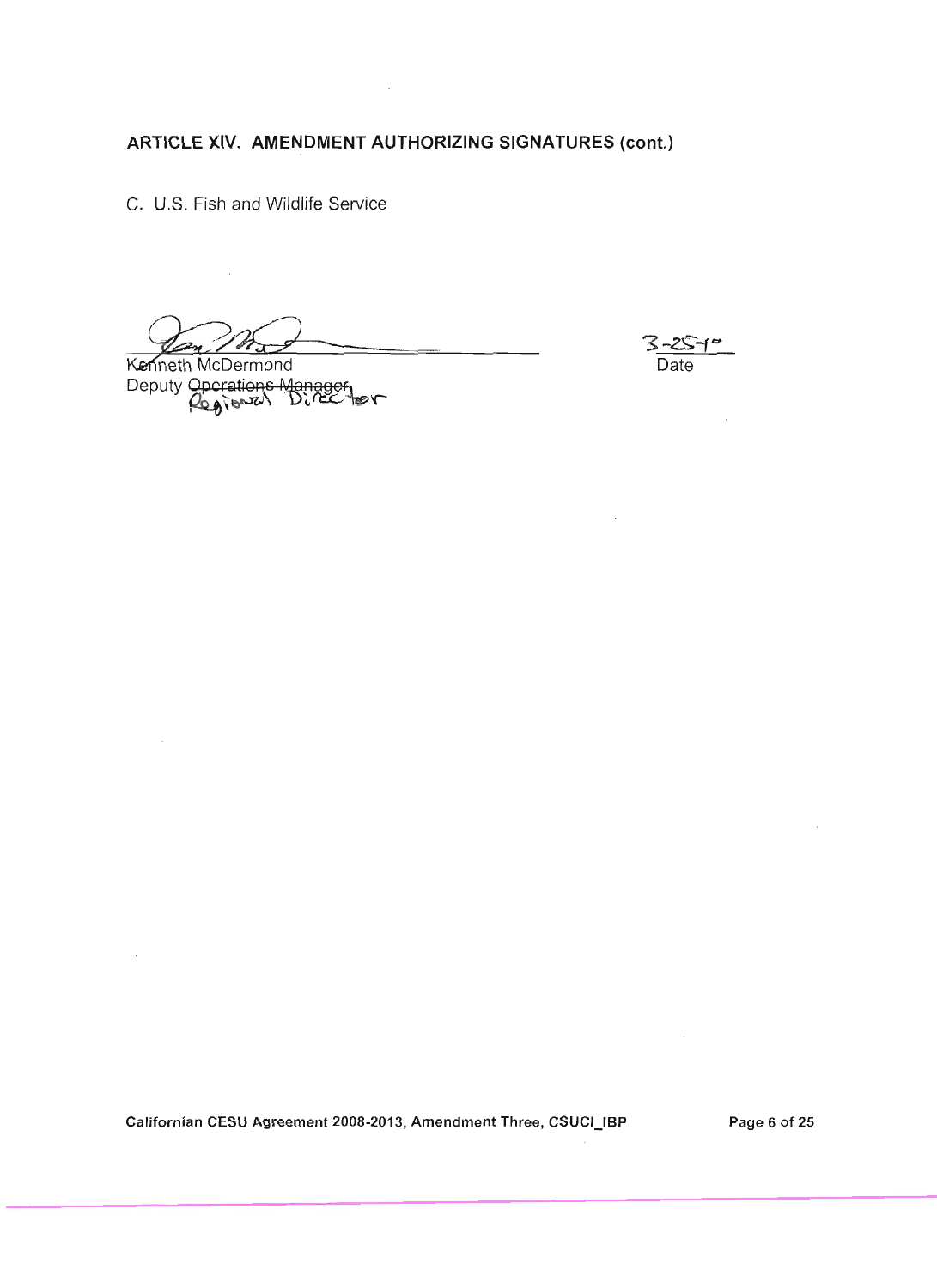### D. U.S. Geological Survey

 $\hat{\mathcal{L}}$ 

Sherri Ly Bredesen<br>Contracting Officer

Subscribed in the Equity of Orders of

 $\sum_{i=1}^{n-1}\sum_{j=1}^{n-1}\sum_{j=1}^{n-1}\sum_{j=1}^{n-1}\sum_{j=1}^{n-1}\sum_{j=1}^{n-1}\sum_{j=1}^{n-1}\sum_{j=1}^{n-1}\sum_{j=1}^{n-1}\sum_{j=1}^{n-1}\sum_{j=1}^{n-1}\sum_{j=1}^{n-1}\sum_{j=1}^{n-1}\sum_{j=1}^{n-1}\sum_{j=1}^{n-1}\sum_{j=1}^{n-1}\sum_{j=1}^{n-1}\sum_{j=1}^{n-1}\sum_{j=1}^{n-1}\sum_{j=1}^{n-1$ 

 $\sim$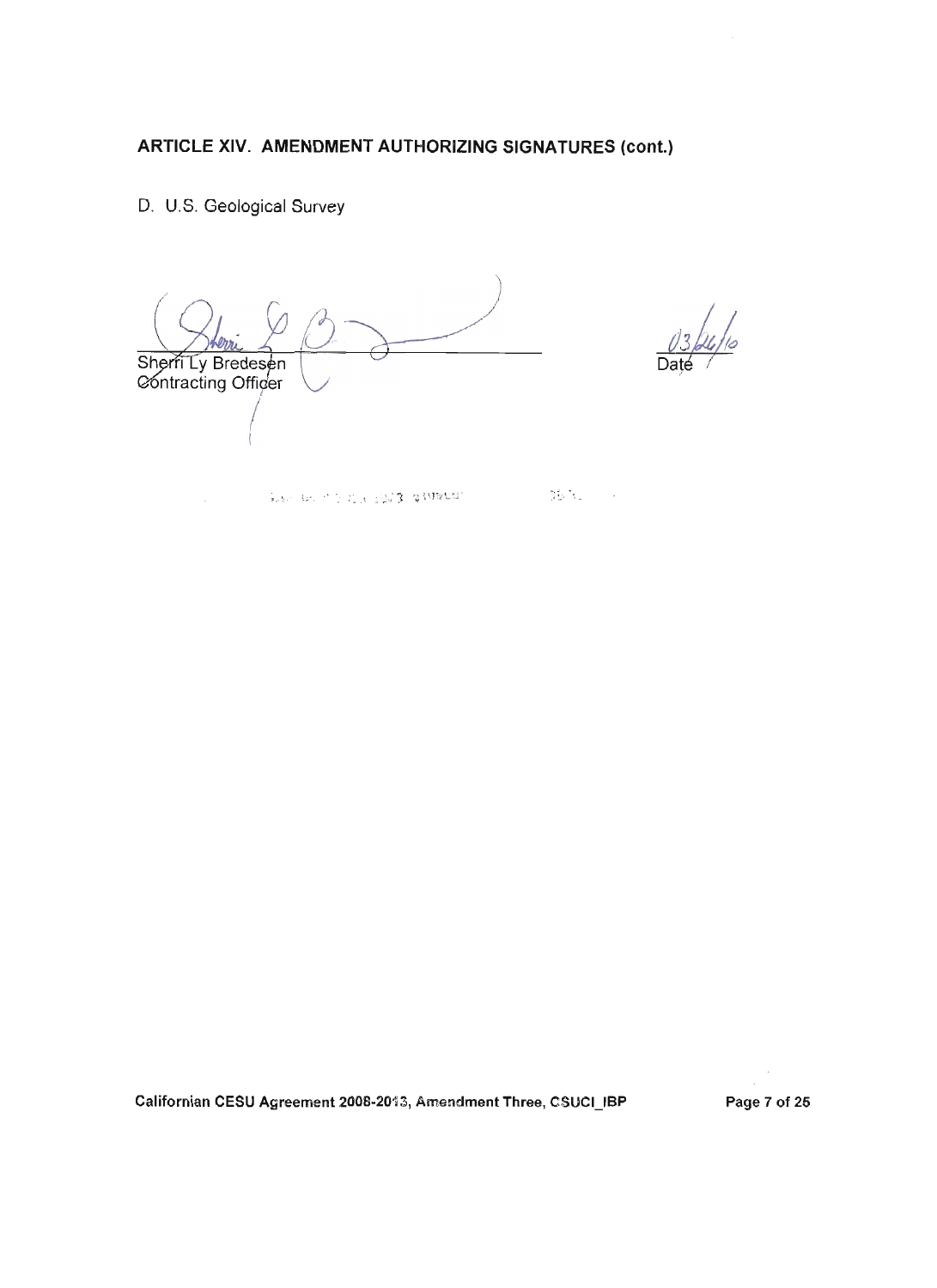\_\_\_\_\_\_\_\_\_\_\_\_\_\_\_\_\_\_\_\_\_\_\_\_\_\_\_\_\_\_\_\_\_\_\_\_\_\_\_\_\_\_ \_\_\_\_\_\_\_\_

E. National Park Service

Jamie Sherrill Date New York 1999 and 2009 and 2009 and 2009 and 2009 and 2009 and 2009 and 2009 and 2009 and 2009 and 2009 and 2009 and 2009 and 2009 and 2009 and 2009 and 2009 and 2009 and 2009 and 2009 and 2009 and 2009 Contracts/Agreements Team Leader

Rory Westberg **Date** Acting Regional Director Pacific West Region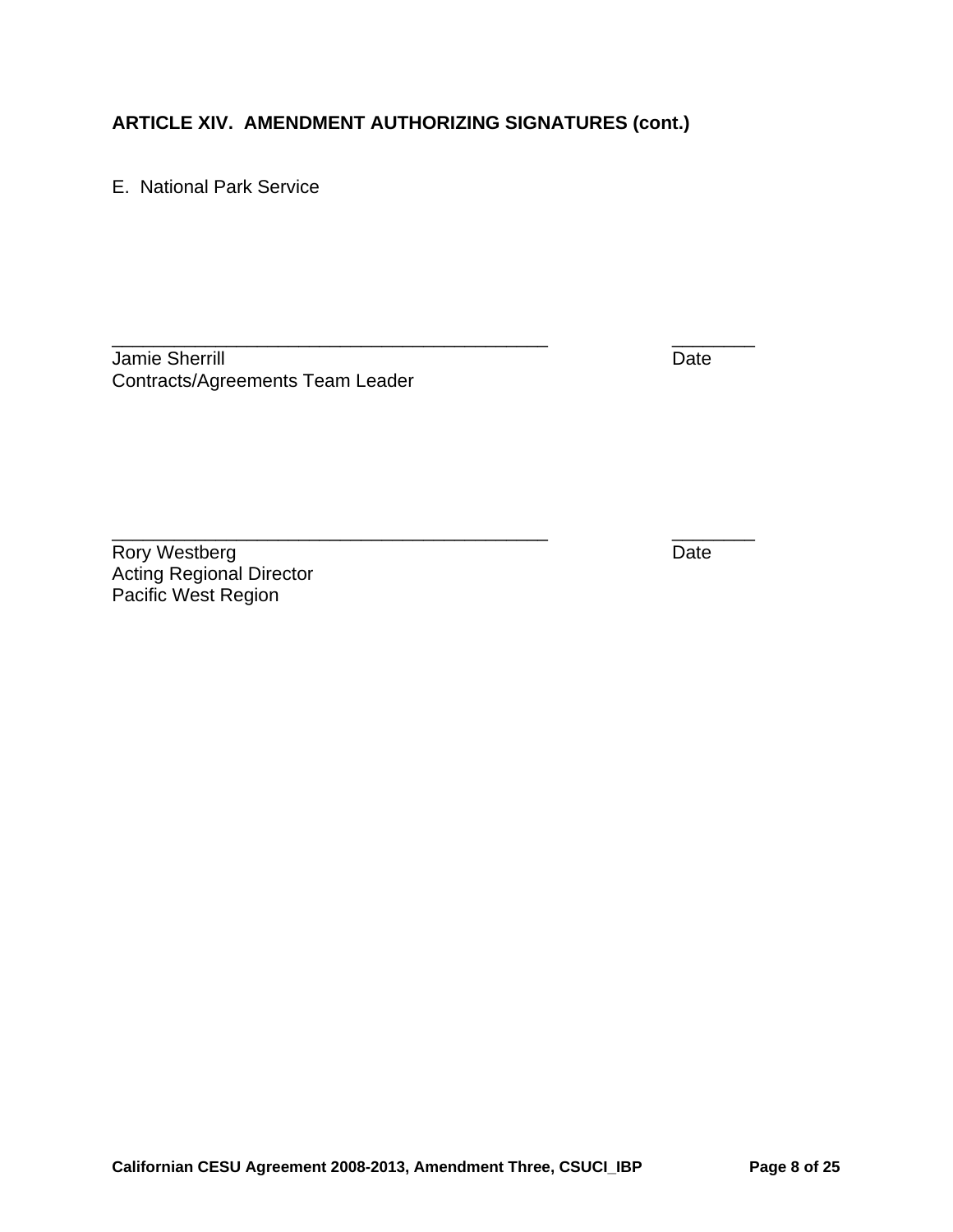F. U.S. Forest Service

[Print Name]: Date [Print Title]: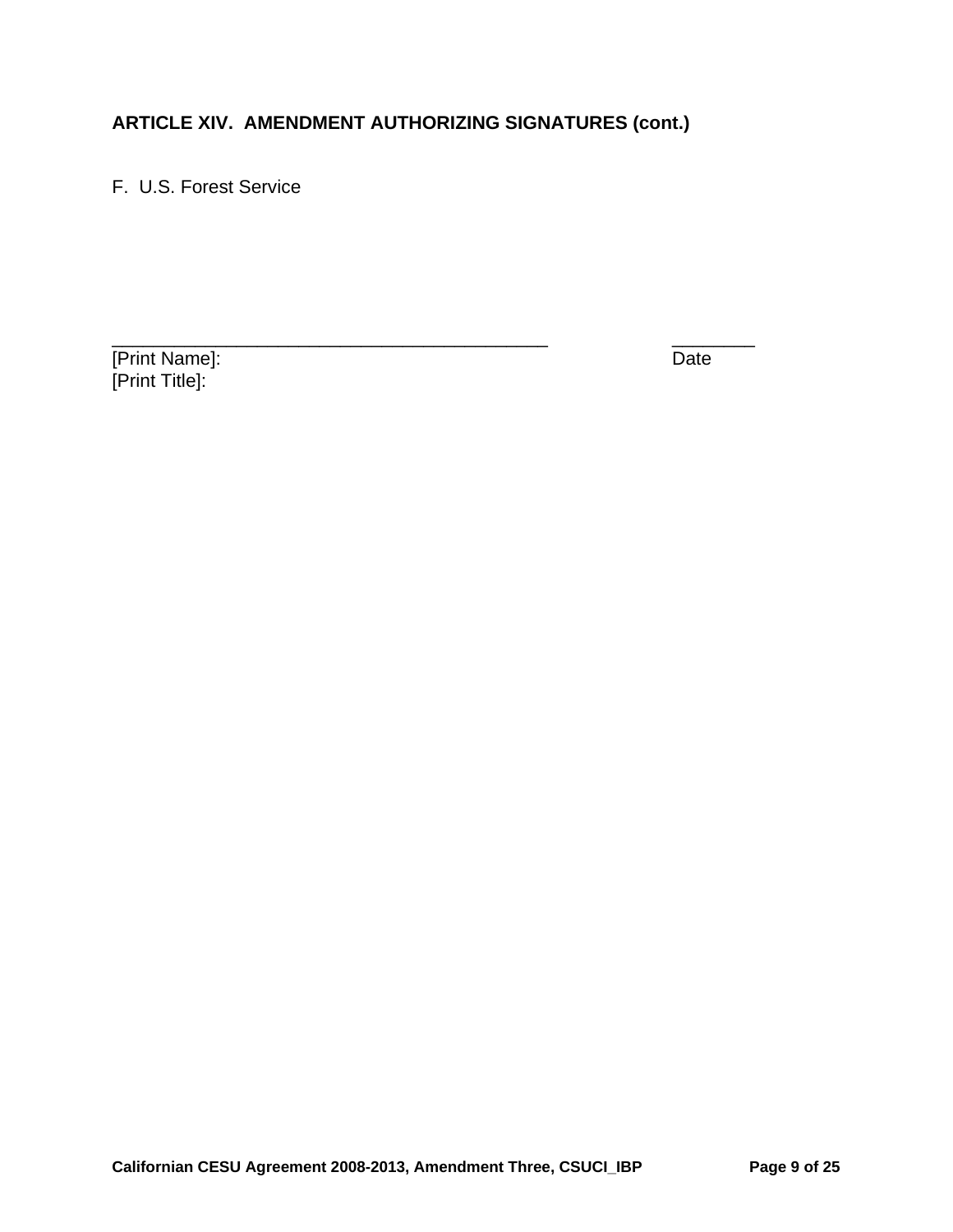G. Natural Resources Conservation Service

Eloris D. Speight Deputy Chief for Management

20-10

Californian CESU Agreement 2008-2013, Amendment Three, CSUCI\_IBP Page 10 of 25

 $\sim$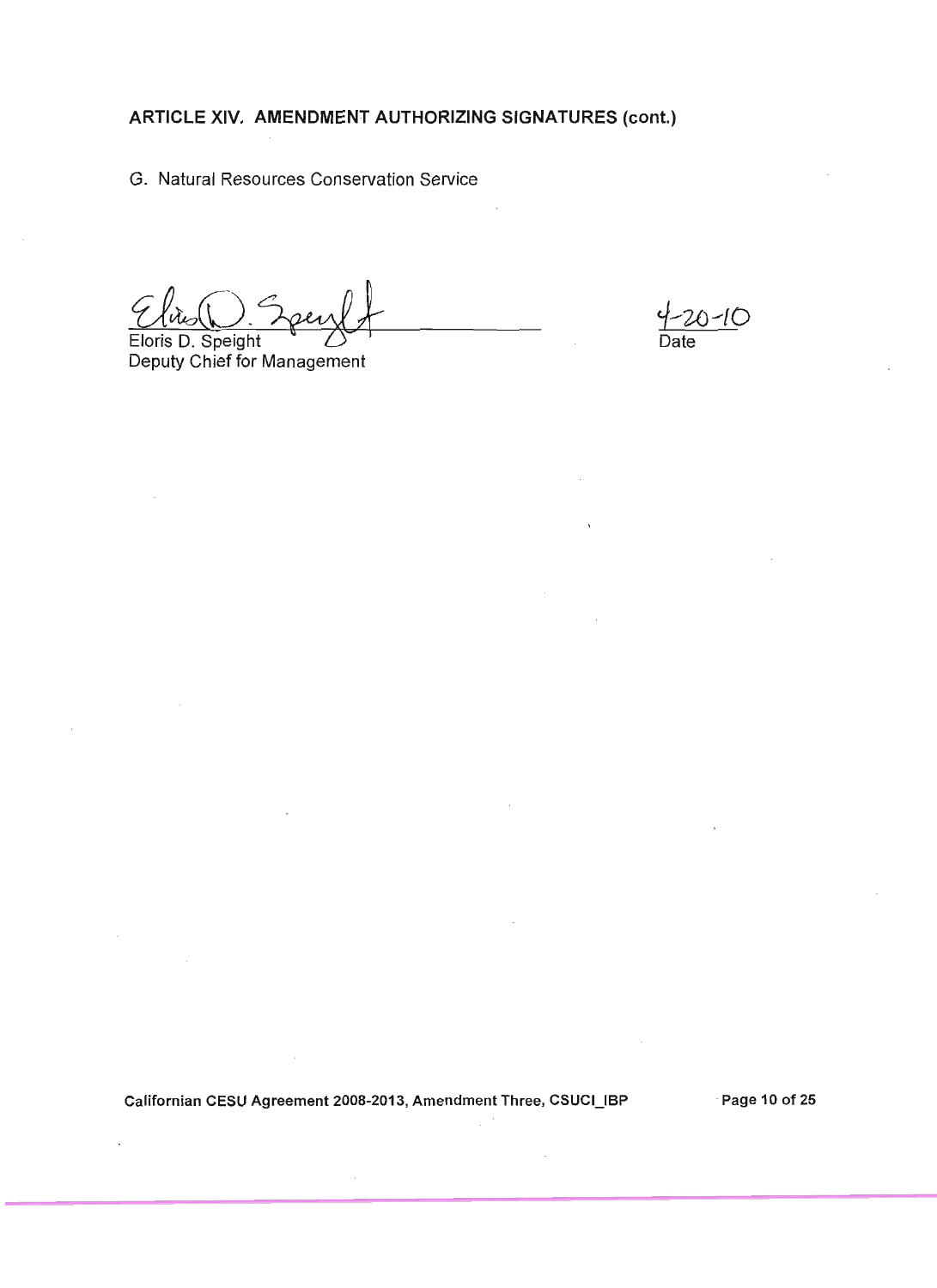H. National Aeronautics and Space Administration

[Print Name]: Date [Print Title]: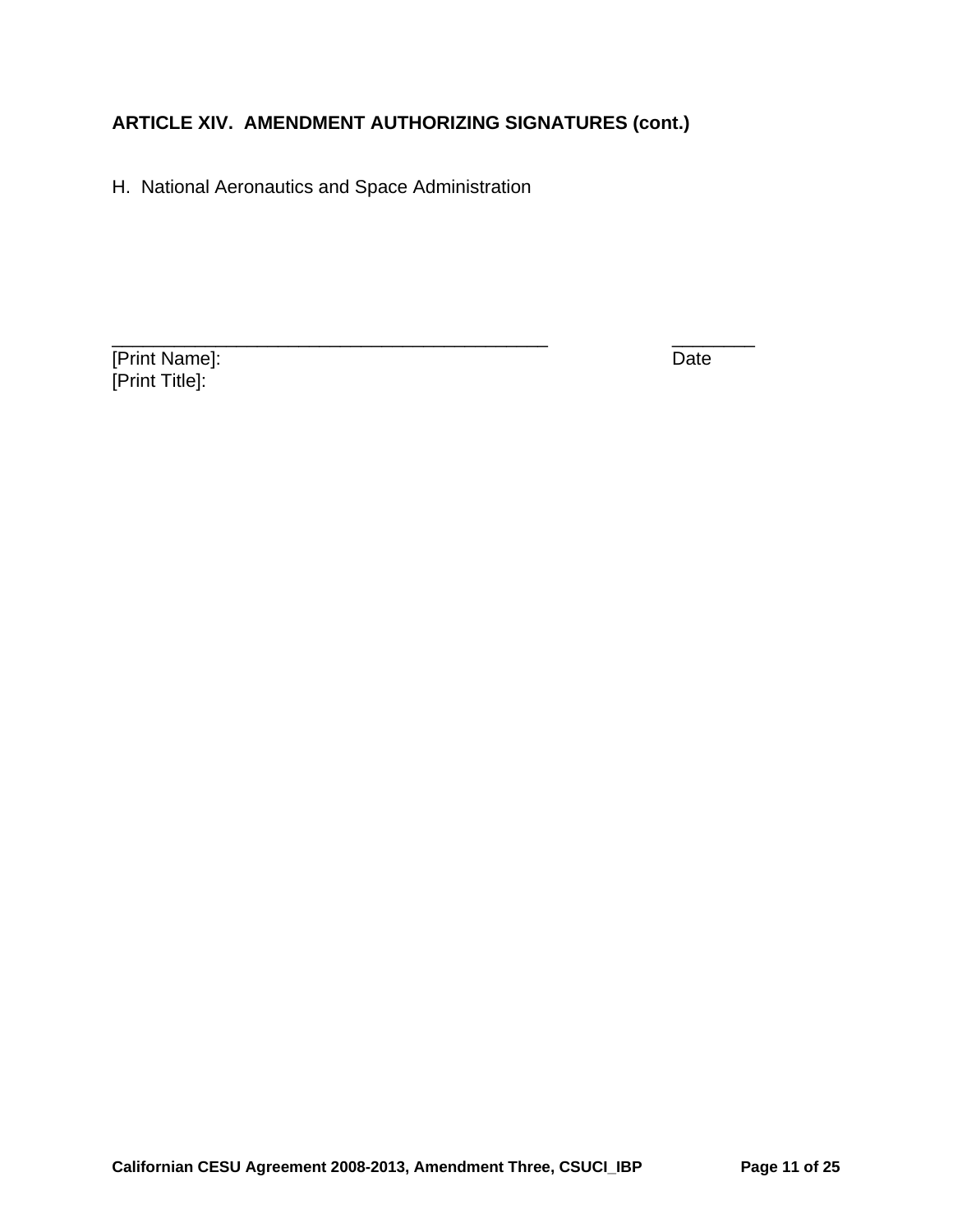I. Department of Defense

Office of the Deputy Under Secretary of Defense (Installations and Environment)

[Print Name]: Date [Print Title]: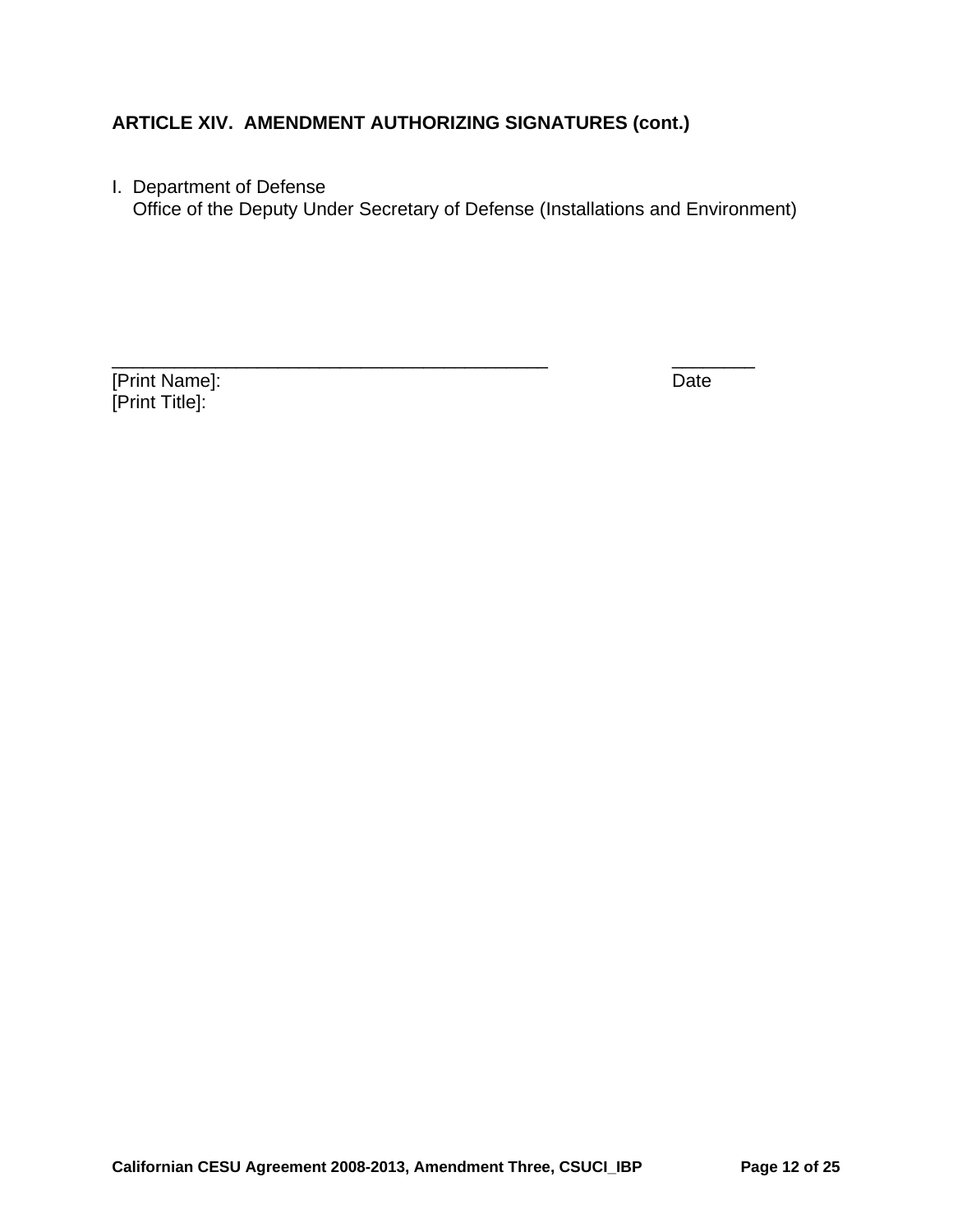J. National Oceanic and Atmospheric Administration

**Print Name]:** Date [Print Title]: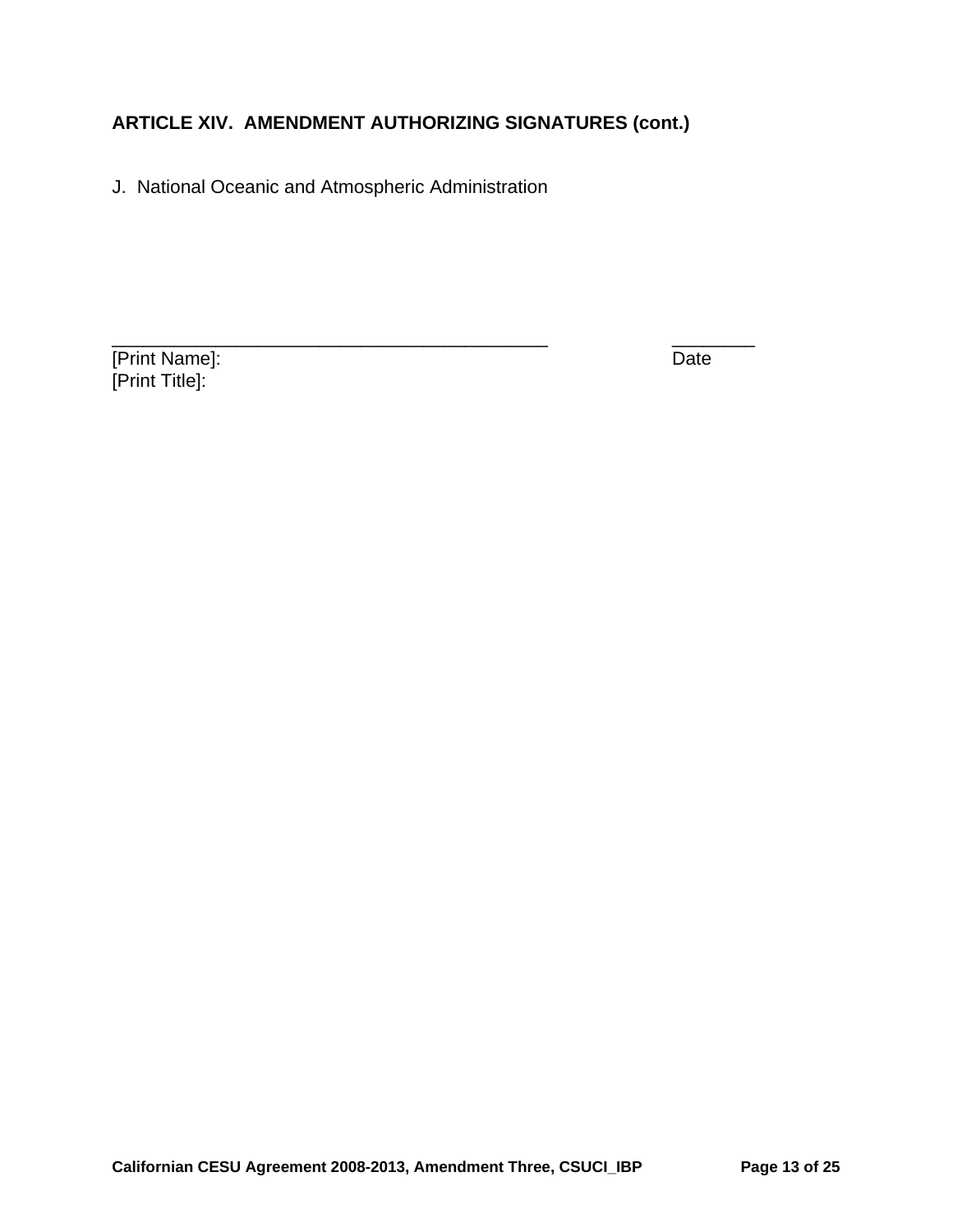K. University of California, systemwide authorization

Inde 13 Dan

Print Name]: [Print Title]:

LOURDES G. DeMATTOS CONTRACT AND GRANT OFFICER

 $\frac{3}{3}/\frac{1}{10}$ 

Californian CESU Agreement 2008-2013, Amendment Three, CSUCI\_IBP

Page 14 of 25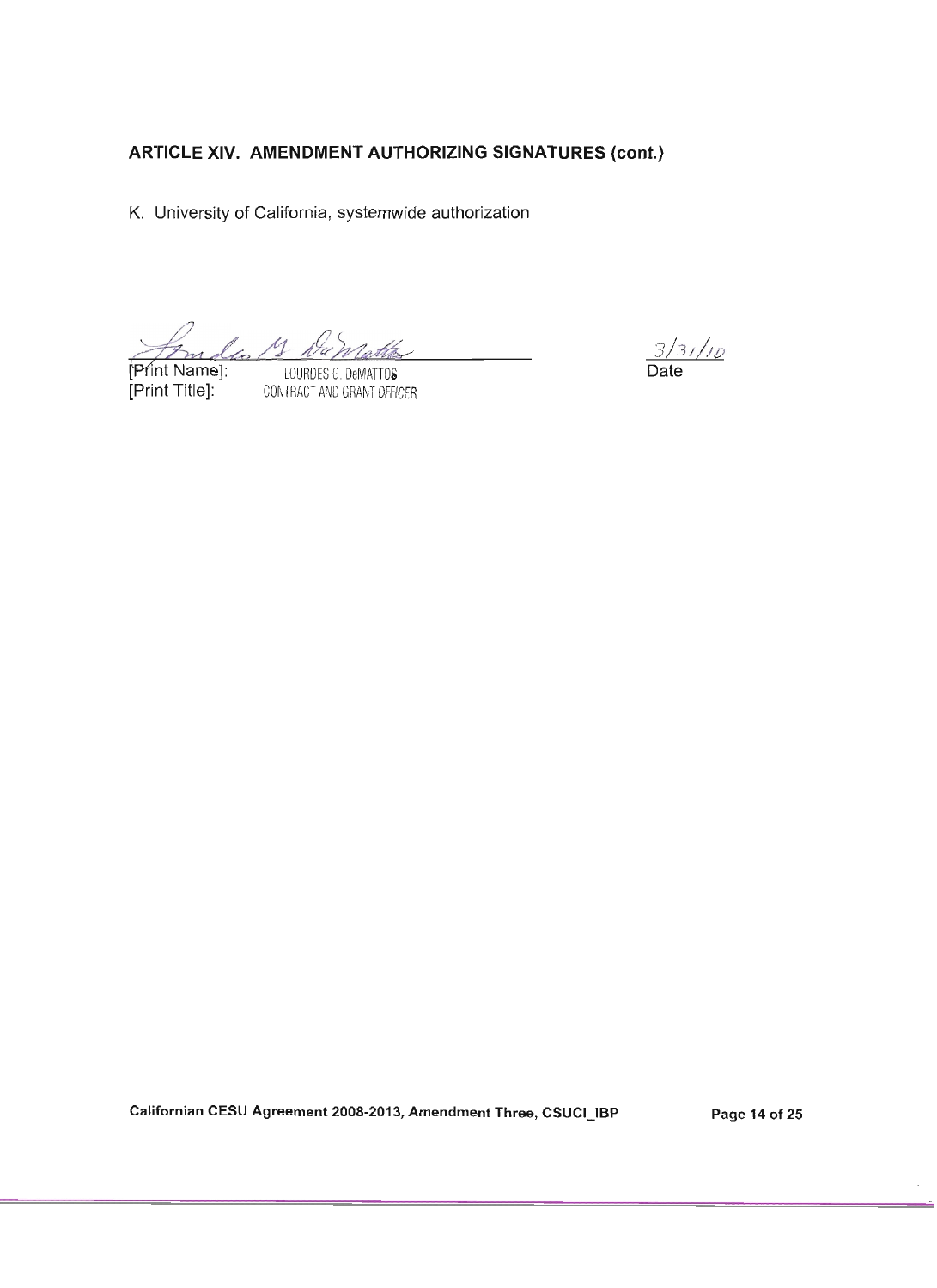L. San Francisco State University

[Print Name]: Date [Print Title]: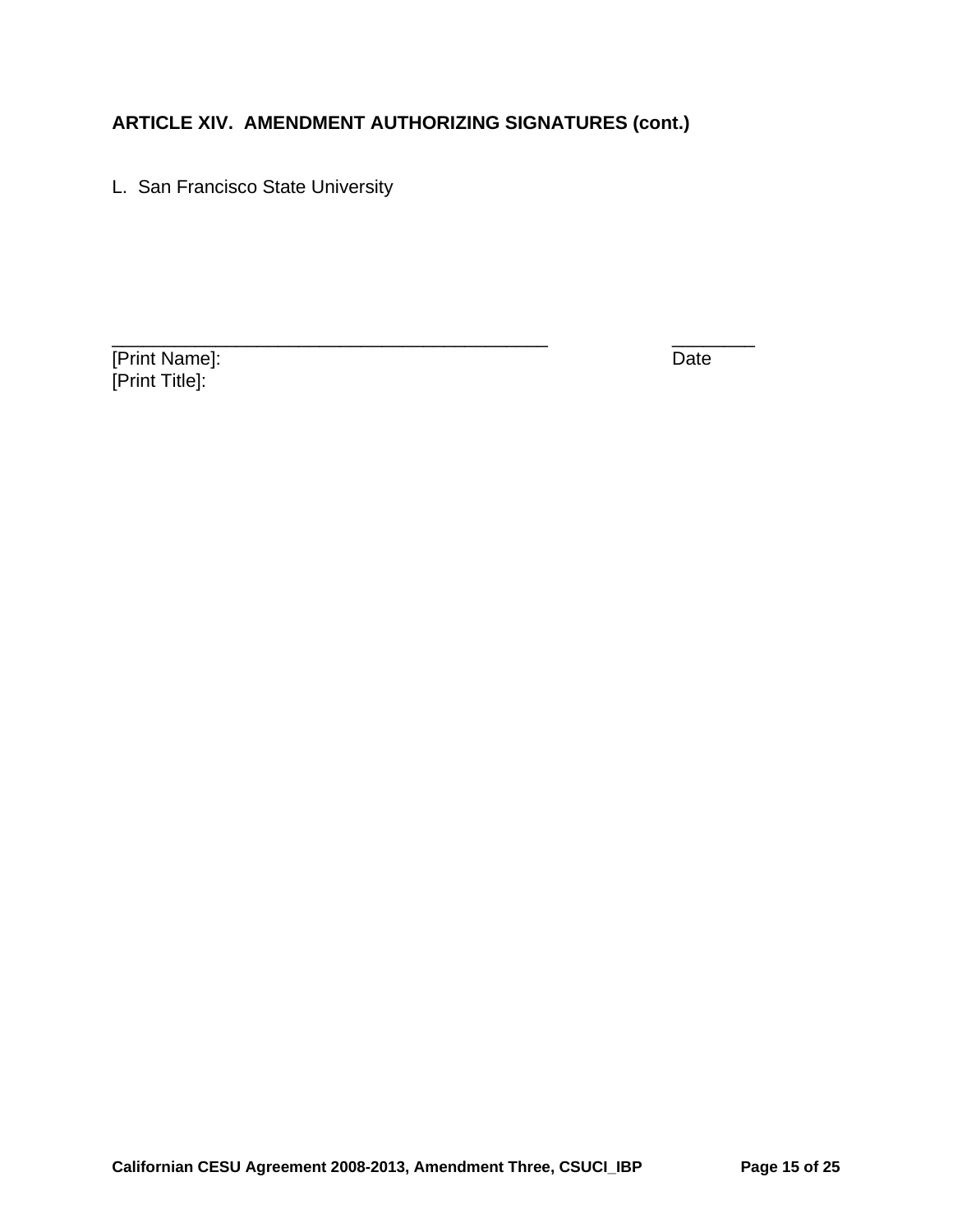M. California State University, Fresno

Mum 1-26

[Print Name]: Thomas McClanahan [Print Title]: Associate VP, ORSP

 $19/10$ 

Californian CESU Agreement 2008-2013, Amendment Three, CSUCI\_IBP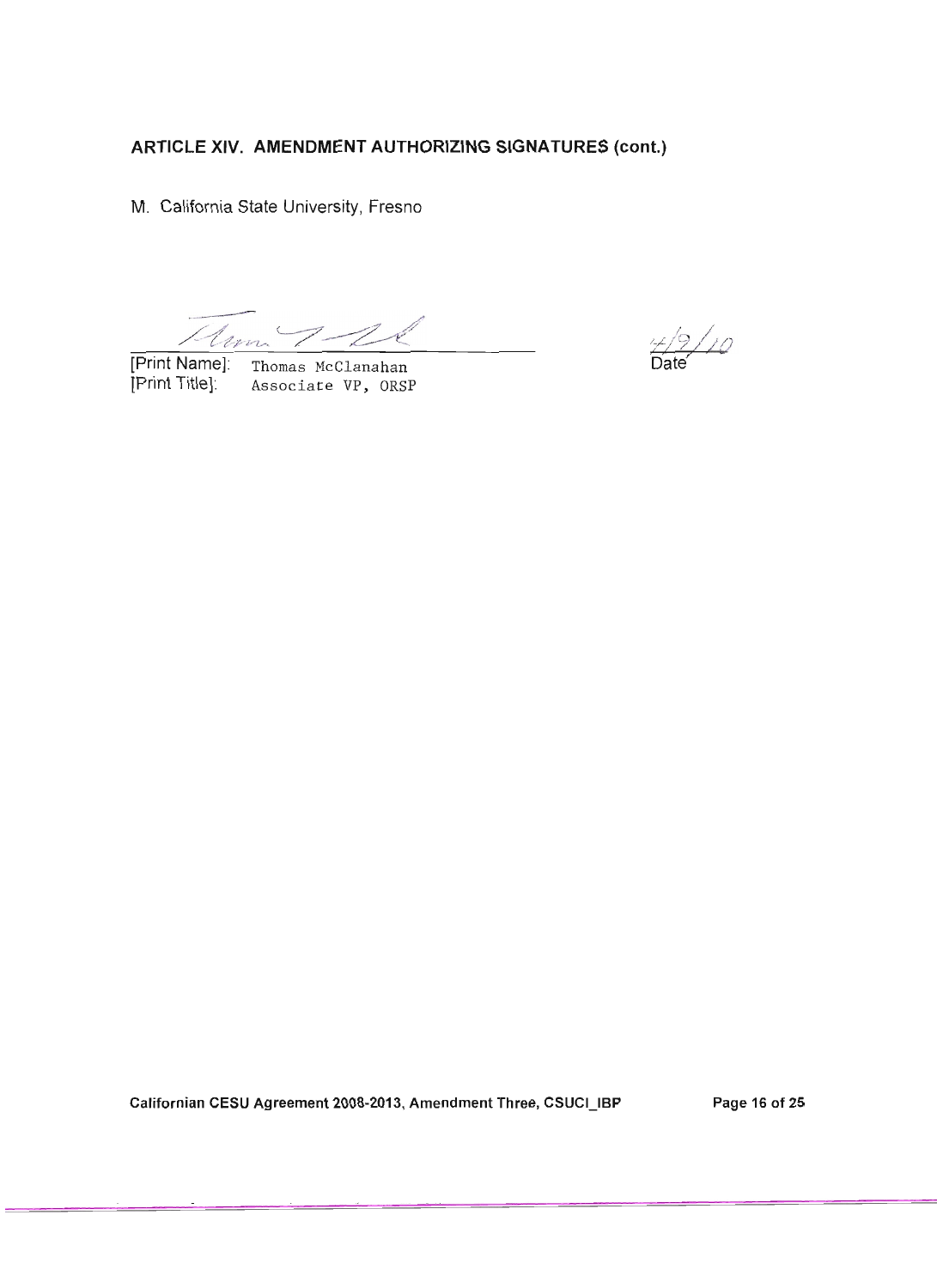N. California State University, Los Angeles

Obre L. Galn

[Print Name]: Jose L. Galvan<br>[Print Title]: <sub>Dean</sub> of Extended Education and Research

 $\frac{4-9-10}{\text{Date}}$ 

 $\bar{1}$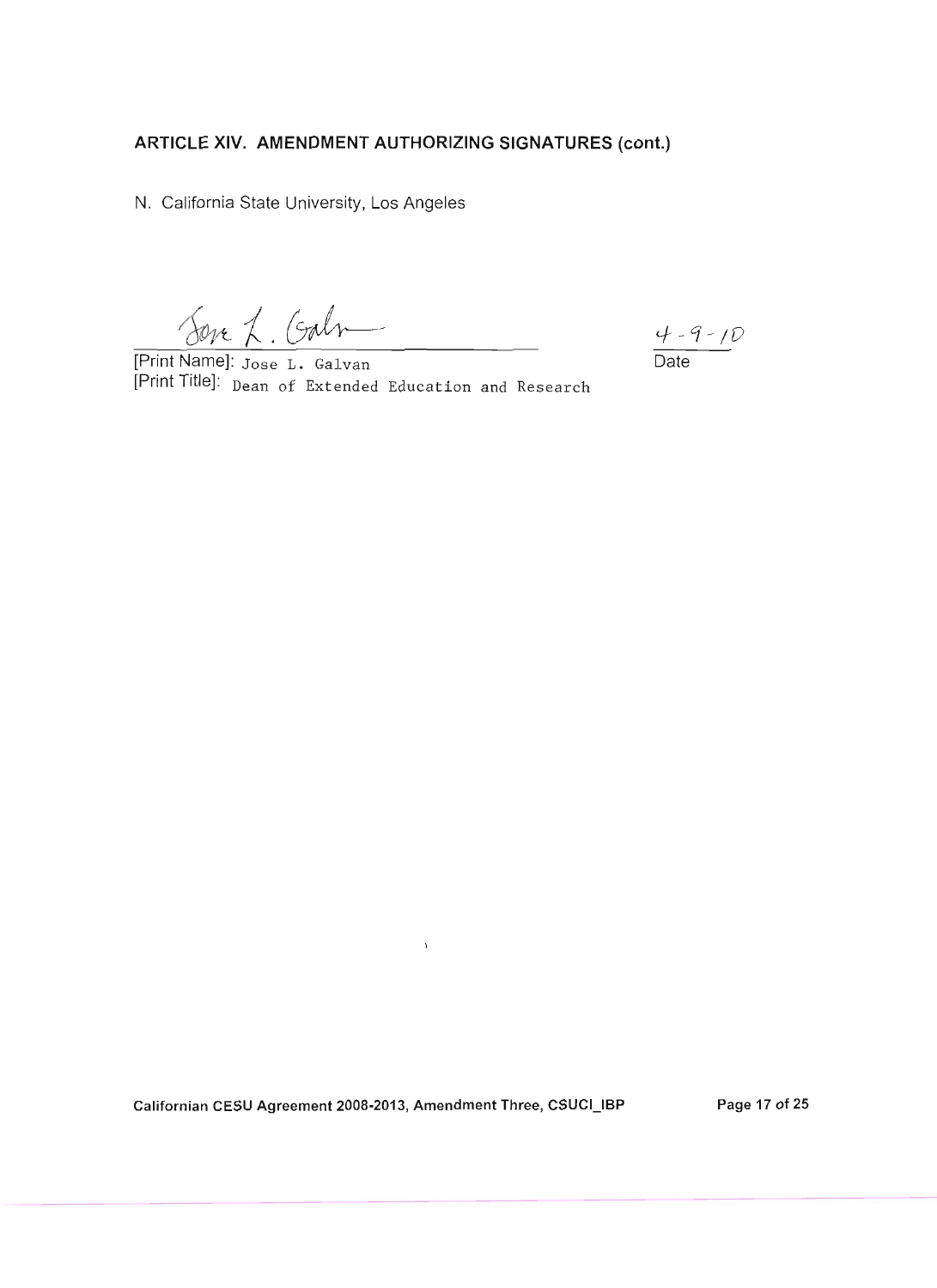O. Cal Poly Corporation, California Polytechnic State University

Mayle Nathand you Melessa

Sponsored Programs Director Cal Poly Corporation

 $4/15/10$  $\overline{Date}$ 

 $\bar{z}$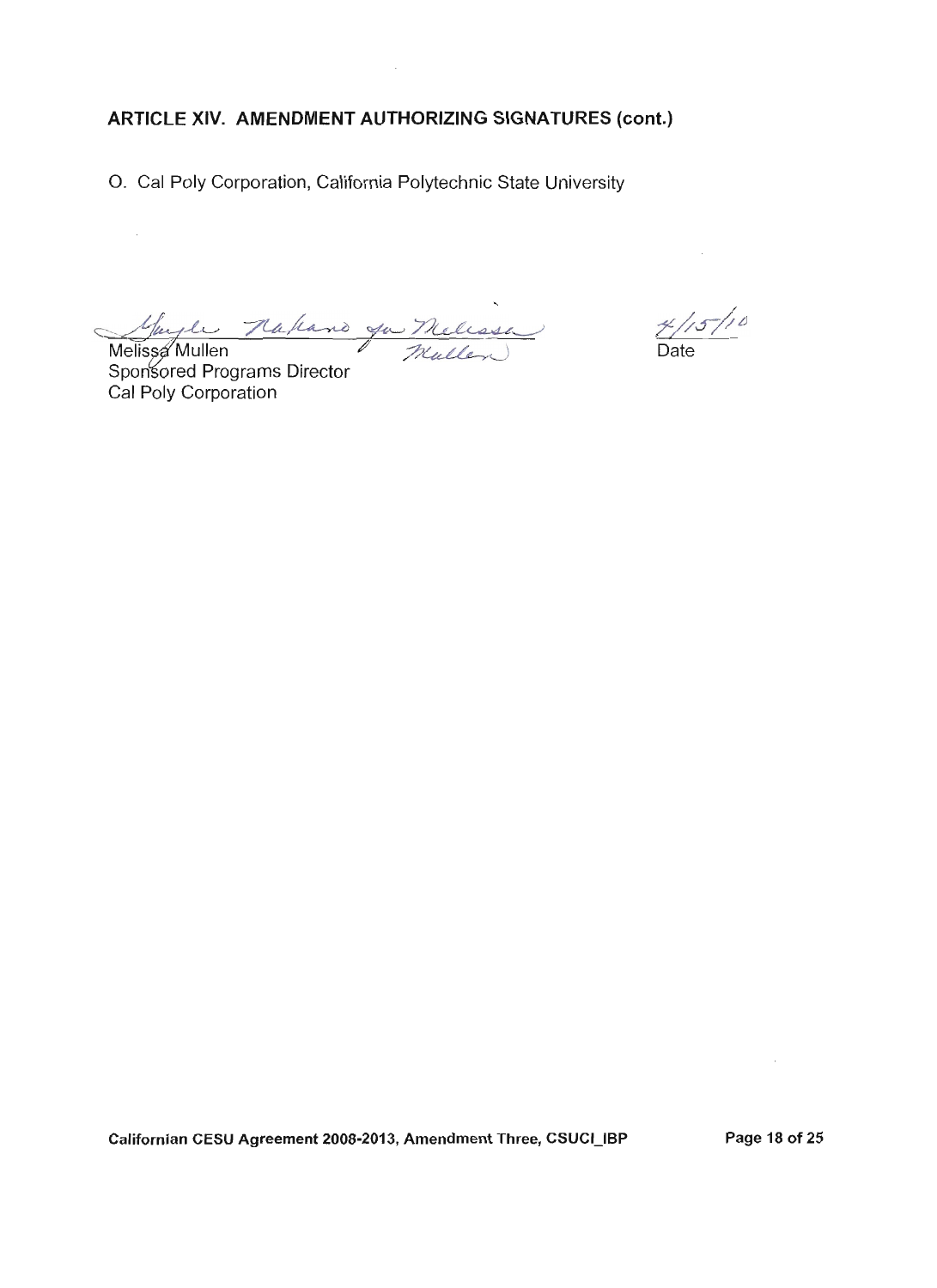P. CSU, Chico Research Foundation, California State University, Chico

 $12/2010$ Date

[Print Name]: [Print Title]:

Katie Milo Vice Provost for Research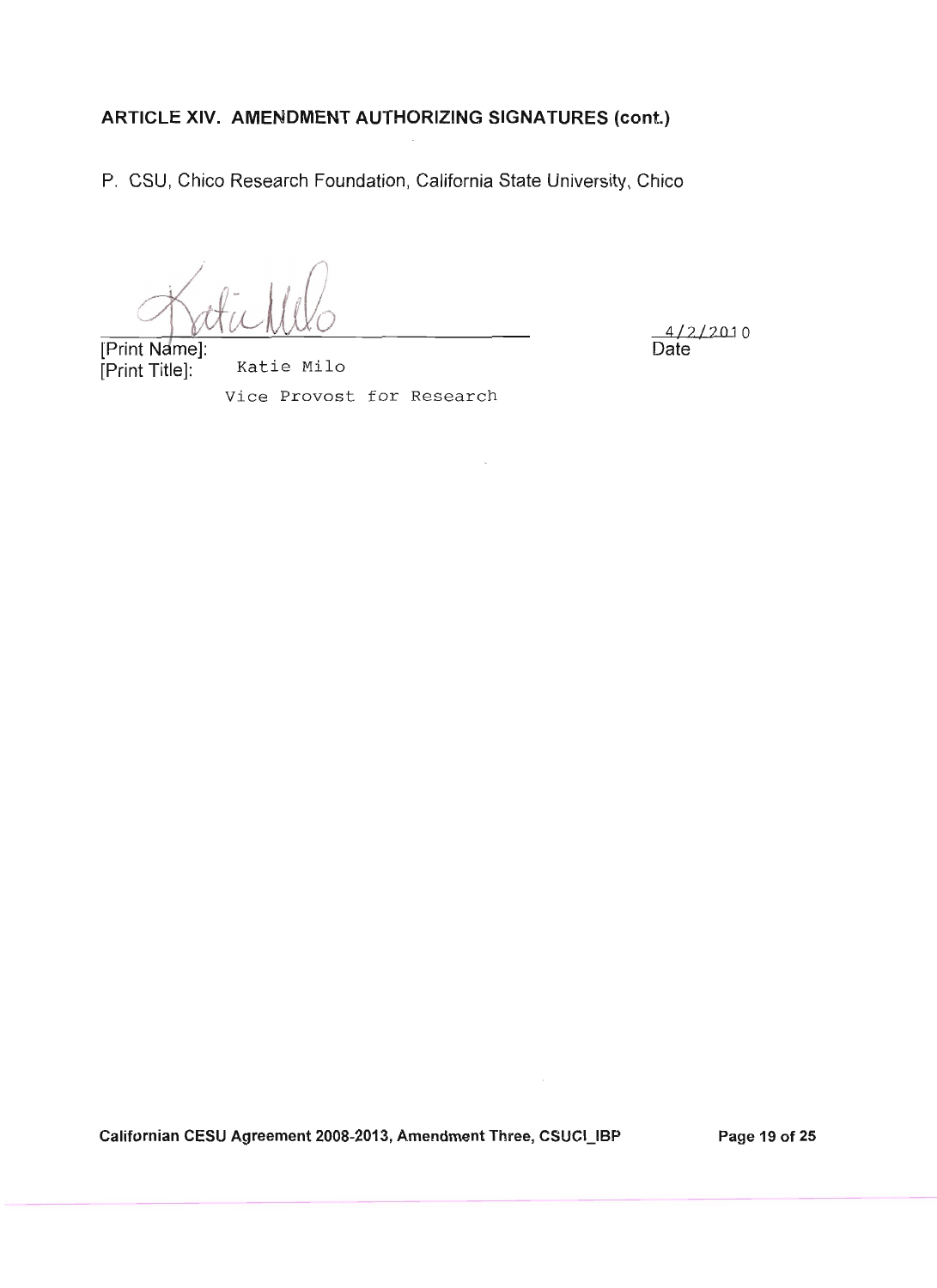Q. Humboldt State University

Juan Carle Mondes<br>Print Title]: Juan Carlos Morales<br>Sponsored Programs<br>Foundation

 $\frac{1}{2}$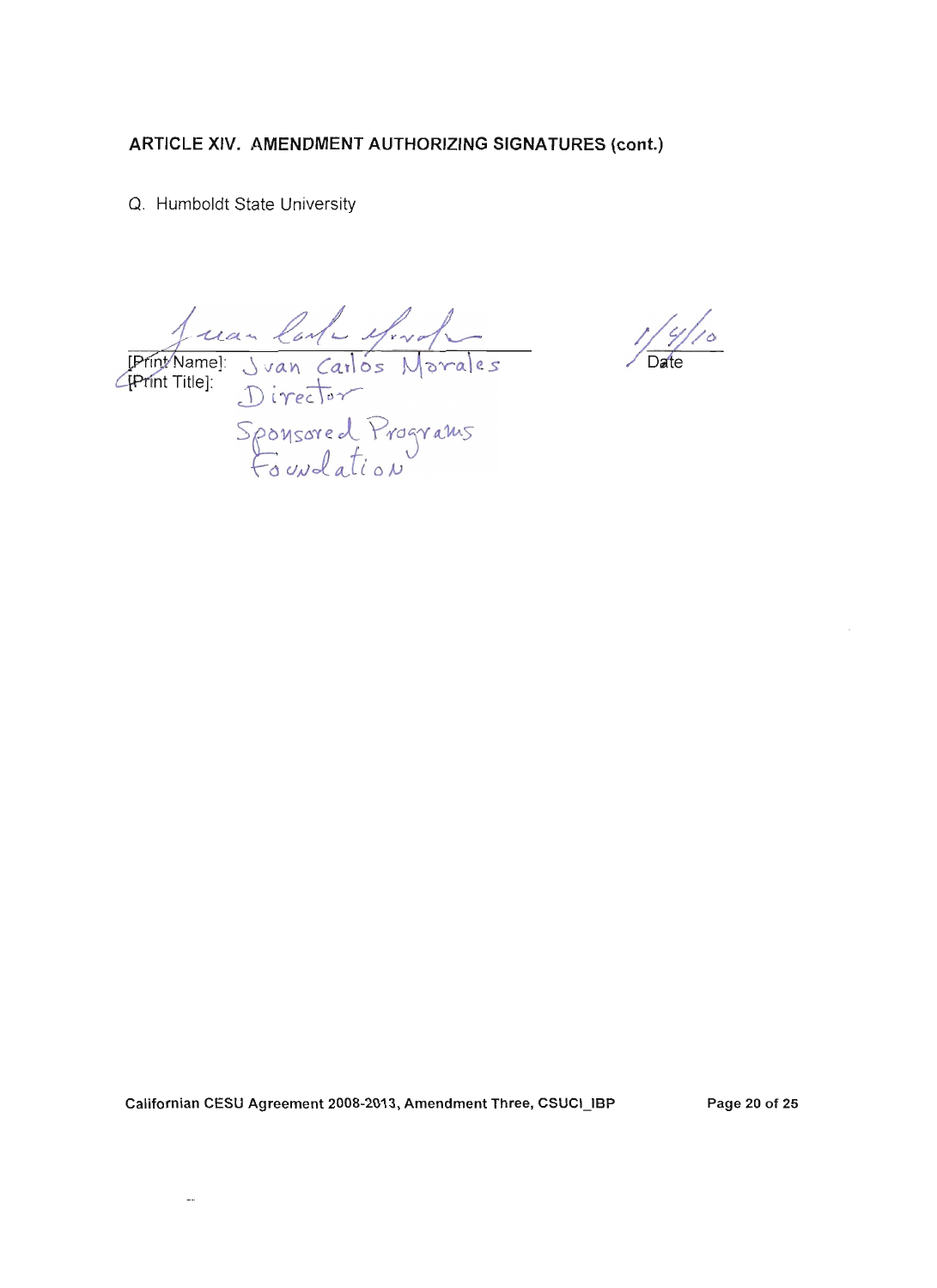R. California State University, Northridge

[Print Name]: Scott Perez [Print Title]:

IO

Director, Research & Sponsored Projects

Californian CESU Agreement 2008-2013, Amendment Three, CSUCI\_IBP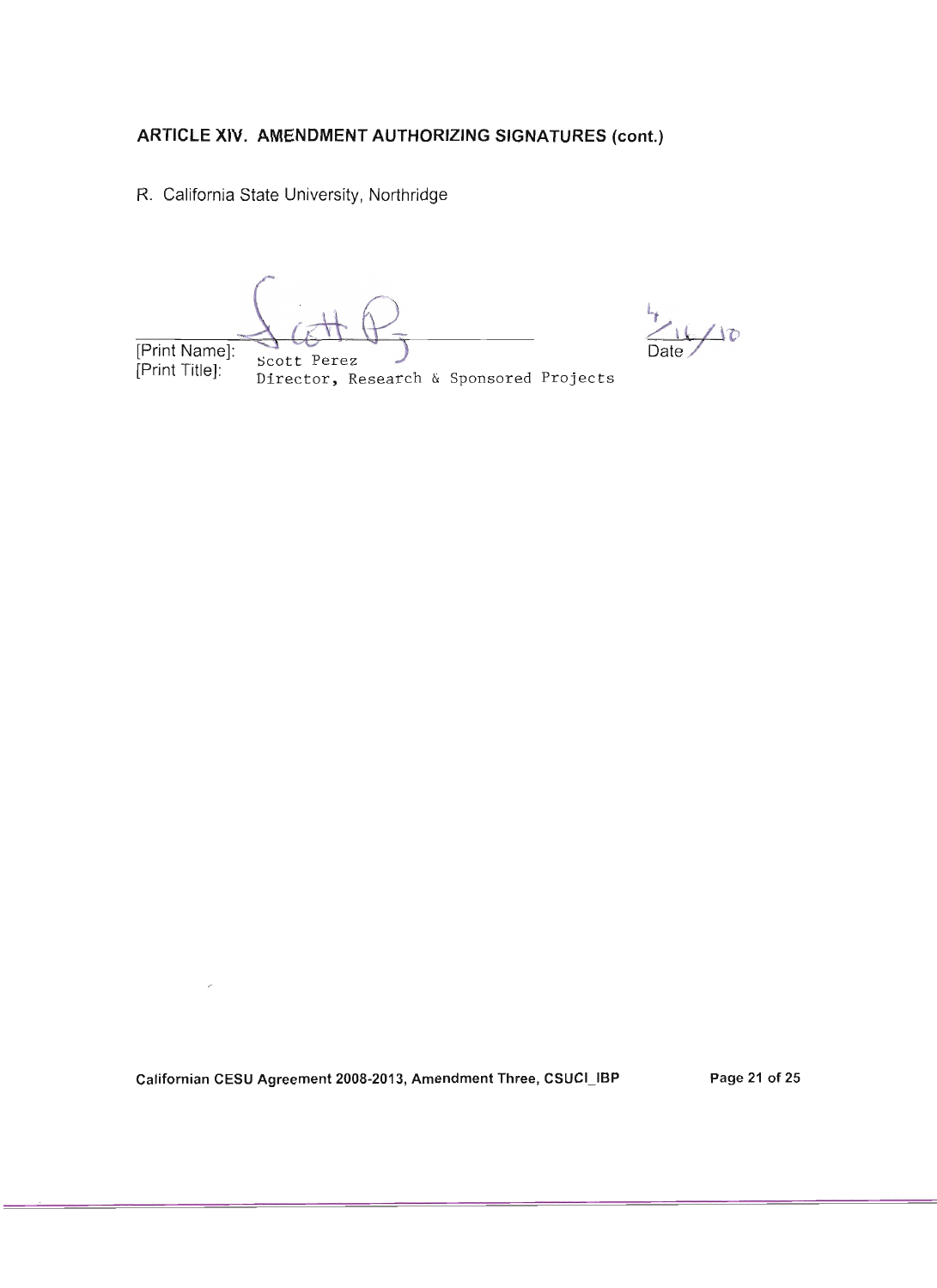S. California State University, Stanislaus

[Print Name]: Date [Print Title]: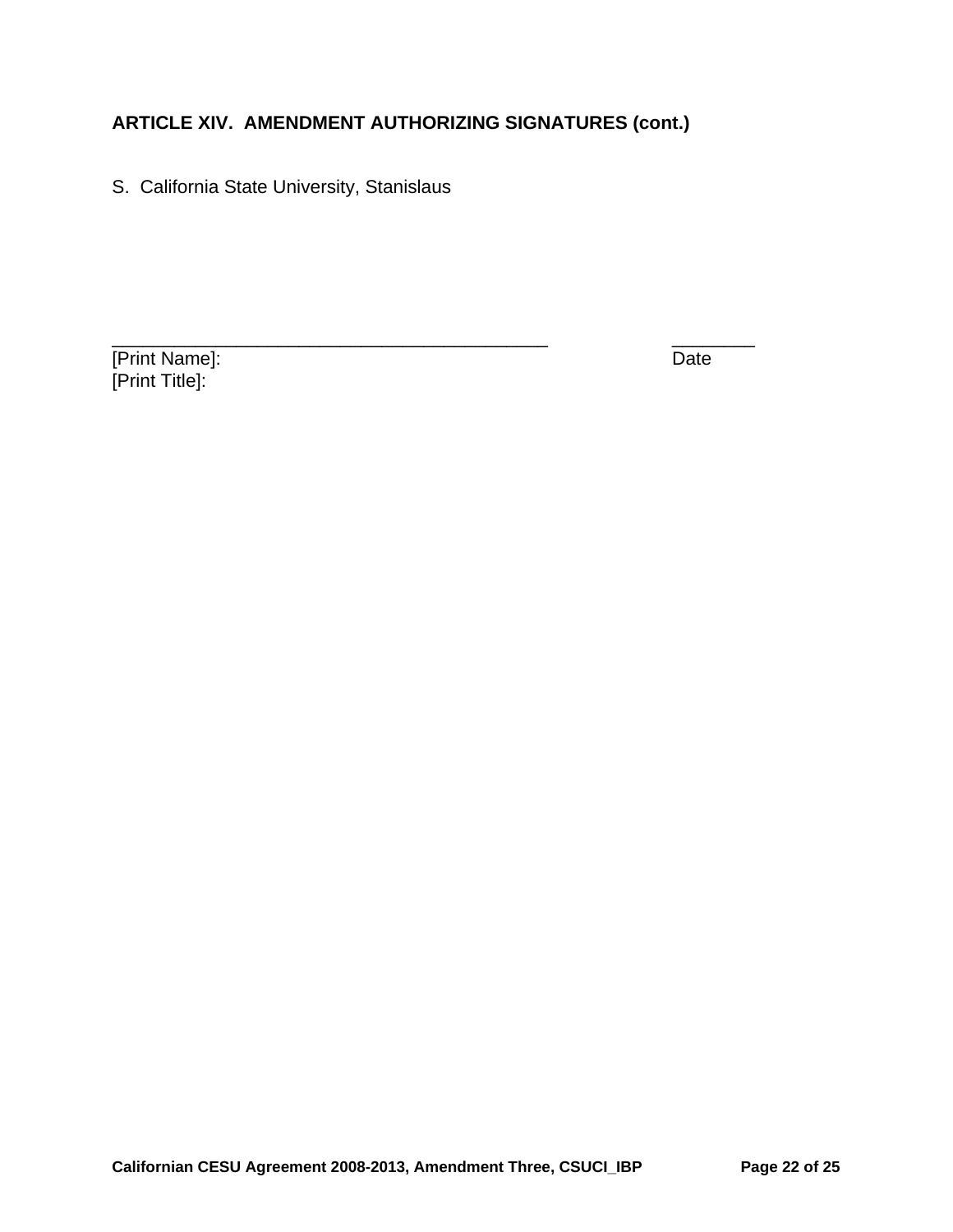T. California Department of Fish and Game

[Print Name]: John McCamman, Director<br>[Print Title]:

Californian CESU Agreement 2008-2013, Amendment Three, CSUCI\_IBP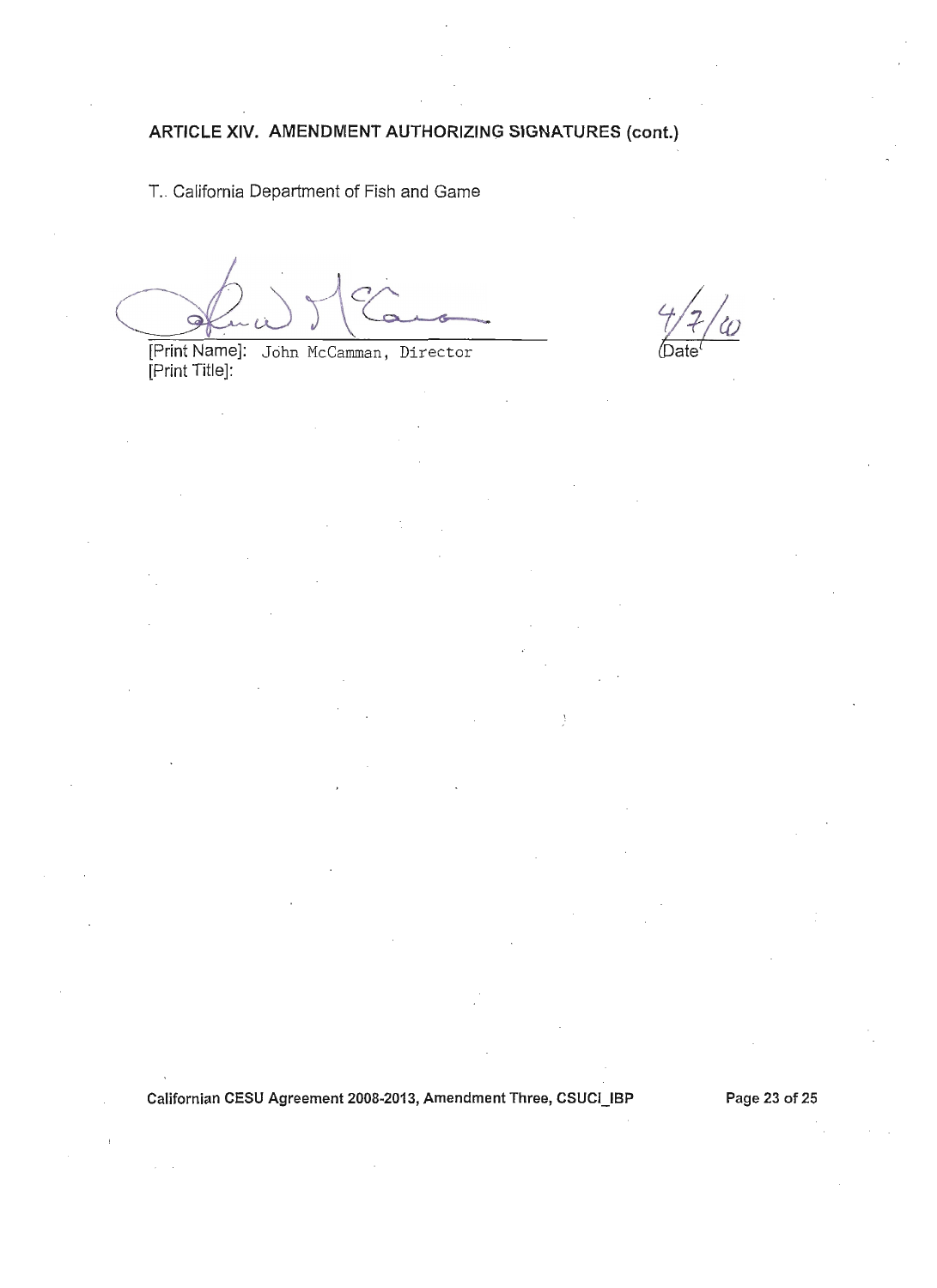#### U. California State University, Channel Islands

Jeanne Coville<br>Print Names:

[Print Title]:

 $3/4/10$